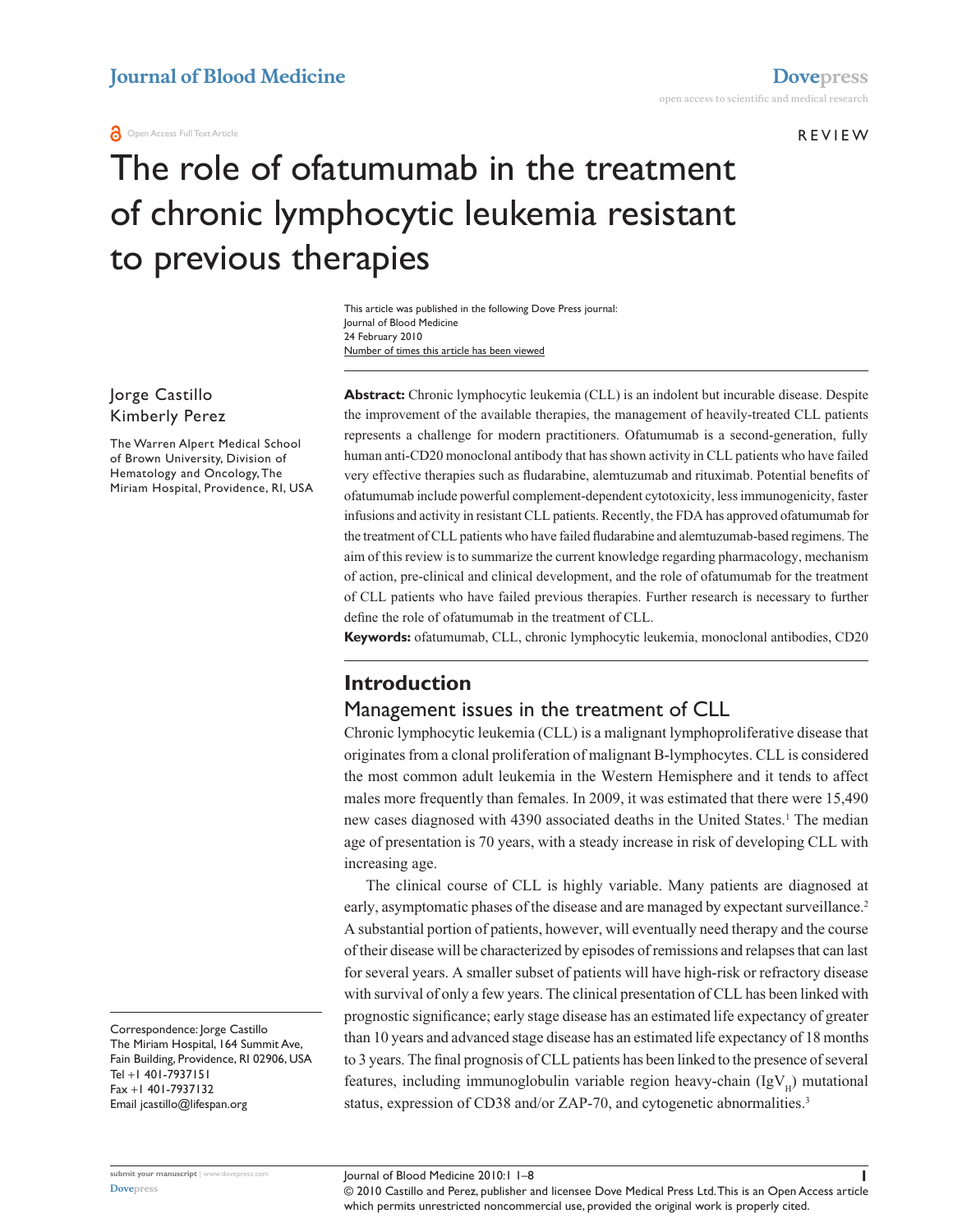The diagnosis of CLL is established by the presence of B-cell lymphocytosis of greater than 5000 cells/µL in the peripheral blood for more than 3 months.<sup>2</sup> The leukemic cells are small, mature-appearing lymphocytes with scant cytoplasm and dense nuclei lacking discernible nucleoli. The characteristic immunophenotype of CLL shows a coexpression of CD5, a T-cell antigen, and the B-cell antigens CD19, CD20 and CD23. The levels of expression of CD20 and CD79b are characteristically low when compared to normal mature B-cell populations.4 The monoclonality of the population can be determined by surface immunoglobulin light chain restriction, detection of clonal cytogenetic abnormalities and/or clonal immunoglobulin gene rearrangements. In 80% of the cases, molecular genetic lesions can be detected at time of diagnosis. Common genetic abnormalities found in CLL include 13q deletion, trisomy 12 and 11q and 17p deletions; deletions in 11q and 17p are associated with poorer prognosis.<sup>5</sup>

Currently there are 4 drugs approved by the Food and Drug Administration (FDA) for use in patients with CLL: chlorambucil (Leukeran®; GlaxoSmithKline, Research Triangle Park, NC, USA), fludarabine (Fludara®; Ben Venue Laboratories, Bedford, OH, USA), bendamustine (Treanda®; Cephalon Inc., Frazer, PA, USA) and alemtuzumab (Campath®; Genzyme Corporation, Cambridge, MA, USA). Chlorambucil, an alkylating agent, was the first drug approved for CLL and is effective on inducing responses lasting for 1 to 2 years. Fludarabine has achieved higher response rates than chlorambucil in randomized controlled trials; however, the benefit on progression-free survival (PFS) in the elderly is less clear.<sup>6</sup> Fludarabine is also associated with higher rates of severe infections and neutropenia.<sup>7</sup> Bendamustine has shown to be superior to chlorambucil in obtaining clinical responses and prolonging PFS with an acceptable toxicity profile.<sup>8</sup> Alemtuzumab is an anti-CD52 monoclonal antibody (MAb) approved as frontline and second-line therapy for CLL. Alemtuzumab has shown efficacy in high-risk patients carrying 17p deletions<sup>9,10</sup> and to eradicate minimal residual disease.11 Unfortunately, alemtuzumab is associated with profound myelo and immunosuppression resulting in an increased rate of infections such as CMV reactivation.<sup>12</sup>

Rituximab (Rituxan®; Genentech, South San Francisco, CA, USA) is a chimeric antiCD20 MAb and, although is not FDA-approved, it is the MAb most commonly used in CLL and has shown improvements in overall response rates (ORR) and progression-free survival (PFS) when added to chemotherapy in large randomized trials.13,14 The response to rituximab, however, seems to decrease with subsequent rituximab-containing regimens and, although rarely, the

administration of rituximab has been associated with life-threatening adverse events, such as anaphylactic and severe mucocutaneous reactions.

Newer agents that have shown efficacy in CLL are flavopiridol and lenalidomide. Flavopiridol is a cyclin-dependent kinase inhibitor that showed efficacy on inducing apoptosis in CLL lines.15 In a recent phase II trial, flavopiridol induced responses in 53% of the treated patients with a median overall survival (OS) of 8.6 months.16 The most common grade 3–4 adverse events were neutropenia (81%), diarrhea (72%), tumor lysis syndrome (22%) and liver enzymes levels elevation (34%). Lenalidomide is an immunomodulator agent with a wide antitumor activity, which has shown to alter cytokine production, modulate effector cell responses and directly induce apoptosis in malignant cells.<sup>17,18</sup> A phase II trial in relapsed or refractory CLL showed an ORR of 47% with a median OS that was not reached at the time of publication.19 The most common grade 3 or 4 adverse events were neutropenia (70%), thrombocytopenia (45%), flare reaction (8%), pulmonary embolism (5%) and tumor lysis syndrome  $(5\%)$ .

Despite newer drug options, the disease remains incurable with current standard therapies. Over the last decade, prospective, randomized trials have analyzed various combinations of nucleoside analogues, alkylating agents and MAbs for the treatment of CLL. It has been demonstrated that as additional agents were added to a fludarabine-based regimen, response rates, with ORR and complete response (CR) rates in excess of 90% and 50%, respectively, and PFS have improved; however, improved response rates have not translated into longer OS (see Tables 1 and 2 for selected CLL regimens used in the front-line and relapsed settings, respectively).

Areas of investigation to improve the current therapy include patient populations with high-risk disease, based on IgVH mutational status, ZAP-70 and/or CD38 expression and molecular cytogenetics, and those with relapsed or refractory disease. Patients that have become resistant to fludarabine and alemtuzumab-based regimens, also called double refractory (DR), have an associated median survival of less than 1 year, low response rates to salvage therapy and increased rate of adverse events.20 In a similar manner, bulky fludarabine-resistant disease (BFR) has also been associated with poor responses, reduced survival and increased rate of toxicity, mainly of an infectious nature.<sup>20</sup>

#### Role of ofatumumab

To address the need for improved response and overall survival rates, many other agents have been evaluated.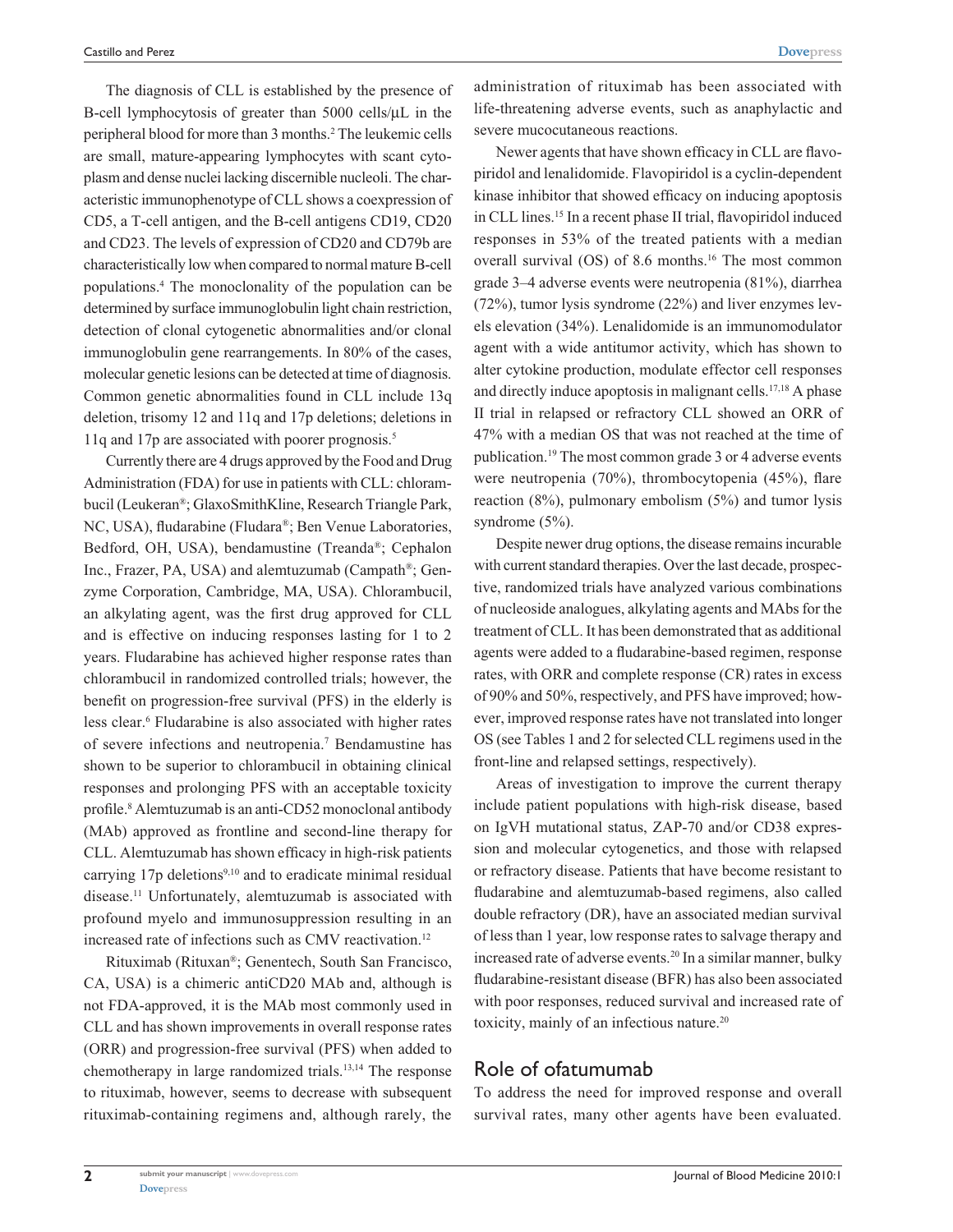| <b>Author</b>           | Regimen           | No patients | <b>ORR/CR</b>      | <b>Progression-free survival</b> | <b>Overall survival</b> |
|-------------------------|-------------------|-------------|--------------------|----------------------------------|-------------------------|
| Rai <sup>7</sup>        | Fludarabine (F)   | 170         | 63%/20%            | Median 20 months                 | Median 66 months (NS)   |
|                         | Chlorambucil      | 181         | 37%/4%             | Median 14 months                 | Median 55 months        |
| Hillmen <sup>36</sup>   | Alemtuzumab (A)   | 149         | 83%/24%            | Median 14.6 months               | 2-year 84% (NS)         |
|                         | Chlorambucil      | 148         | 55%/2%             | Median 11.7 months               | 2-year 84%              |
| Knauf <sup>8</sup>      | Bendamustine (B)  | 162         | 68%/31%            | Median 21.6 months               | <b>NS</b>               |
|                         | Chlorambucil      | 157         | $31\frac{2}{3}2\%$ | Median 8.3 months                | <b>NS</b>               |
| Hallek <sup>13,37</sup> | <b>FCR</b>        | 408         | 95%/44%            | Median 52 months                 | 3-year 84%              |
|                         | FC                | 409         | 88%/22%            | Median 33 months                 | 3-year 79%              |
| $Robak^{38}$            | $CM + cladribine$ | 163         | 80%/36%            | Median 23 months                 | Median not reached (NS) |
|                         | $C +$ cladribine  | 7           | 83%/29%            | Median 22 months                 | Median not reached      |
|                         | Cladribine        | 174         | 77%/21%            | Median 23 months                 | Median 51 months        |
| Kay <sup>39</sup>       | <b>PCR</b>        | 65          | $91\%/41\%$        | Median 32.6 months               | <b>NR</b>               |
| Parikh <sup>40</sup>    | <b>CFAR</b>       | 60          | 92%/70%            | $2$ -year 68%                    | <b>NR</b>               |
| Fischer <sup>41</sup>   | <b>BR</b>         | 117         | 91%/33%            | Median not reached               | <b>NR</b>               |

**Table 1** Selected regimens used as first-line therapy in chronic lymphocytic leukemia

**Abbreviations:** C, cyclophosphamide; R, rituximab; M, mitoxantrone; ORR, overall response rate; CR, complete response; NS, not statistically significant; NR, not reported.

Ofatumumab (Arzerra®; GlaxoSmithKline, Collegeville, PA, USA and Genmab, Copenhagen, Denmark) is a second-generation, fully human antiCD20 MAb whose target epitope is distinct from rituximab. Several clinical trials in patients with relapsed DR or BFR CLL have demonstrated promising response rates with a safe toxicity profile and have established ofatumumab as a possible therapeutic option. The aim of this paper is to summarize the current knowledge and discuss potential applications of ofatumumab in patients with relapsed CLL who have failed previous therapies.

# **Review of pharmacology, mode of action, pharmacokinetics of ofatumumab**

Ofatumumab is an IgG1, fully human, second-generation antiCD20 MAb with a molecular weight of 150 kDA. It was produced by immunizing HCo7 and KM mice with a murine cell line transfected with human heavy and light chain genes. MAbs exert their therapeutic effect by enhancing antigendependent cellular cytotoxicity (ADCC) and complementdependent cytotoxicity (CDC) while inducing apoptotic

| Author                    | Regimen             | # Patients | <b>ORR/CR</b>   | <b>Progression-Free</b><br><b>Survival</b> | <b>Overall Survival</b> |
|---------------------------|---------------------|------------|-----------------|--------------------------------------------|-------------------------|
| Robak <sup>14</sup>       | <b>FCR</b>          | 276        | 70%/24%         | Median 31 months                           | Median not reached (NS) |
|                           | FC                  | 276        | 58%/13%         | Median 21 months                           | Median 53 months        |
| O'Brien <sup>42,43</sup>  | $FC + oblimersen$   | 120        | NR/9%           | <b>NR</b>                                  | 5-year 25% (NS)         |
|                           | FC                  | 2          | <b>NR/3%</b>    | NR.                                        | $5$ -year $15%$         |
| Fischer <sup>44</sup>     | <b>BR</b>           | 81         | 77%/15%         | <b>NR</b>                                  | <b>NR</b>               |
| Byrd <sup>45</sup>        | $FCR +$ lumiliximab | 31         | 65%/52%         | Median 19 months                           | <b>NR</b>               |
| Lamanna <sup>46</sup>     | <b>PCR</b>          | 32         | 75%/25%         | NR.                                        | Median 44 months        |
| Lin <sup>16</sup>         | Flavopiridol        | 64         | 53%/2%          | Median 9 months                            | <b>NR</b>               |
| Chanan-Khan <sup>19</sup> | Lenalidomide        | 45         | 47%/9%          | Median not reached                         | <b>NR</b>               |
| Coiffier <sup>27</sup>    | Ofatumumab          | 33         | 42%/NR          | <b>NR</b>                                  | <b>NR</b>               |
| Kipps <sup>30</sup>       | Ofatumumab          | 138        | 47%-58%/NR      | NR.                                        | Median 14–15 months     |
| Wierda <sup>32</sup>      | $FC + of atumumab$  | 61         | 73%-77%/32%-50% | Median not reached                         | <b>NR</b>               |

**Table 2** Selected regimens used in relapsed or refractory chronic lymphocytic leukemia

**Abbreviations:** F, fludarabine; C, cyclophosphamide; R, rituximab; B, bendamustine; P, pentostatin; ORR, overall response rate; CR, complete response; NS, not statistically significant; NR, not reported.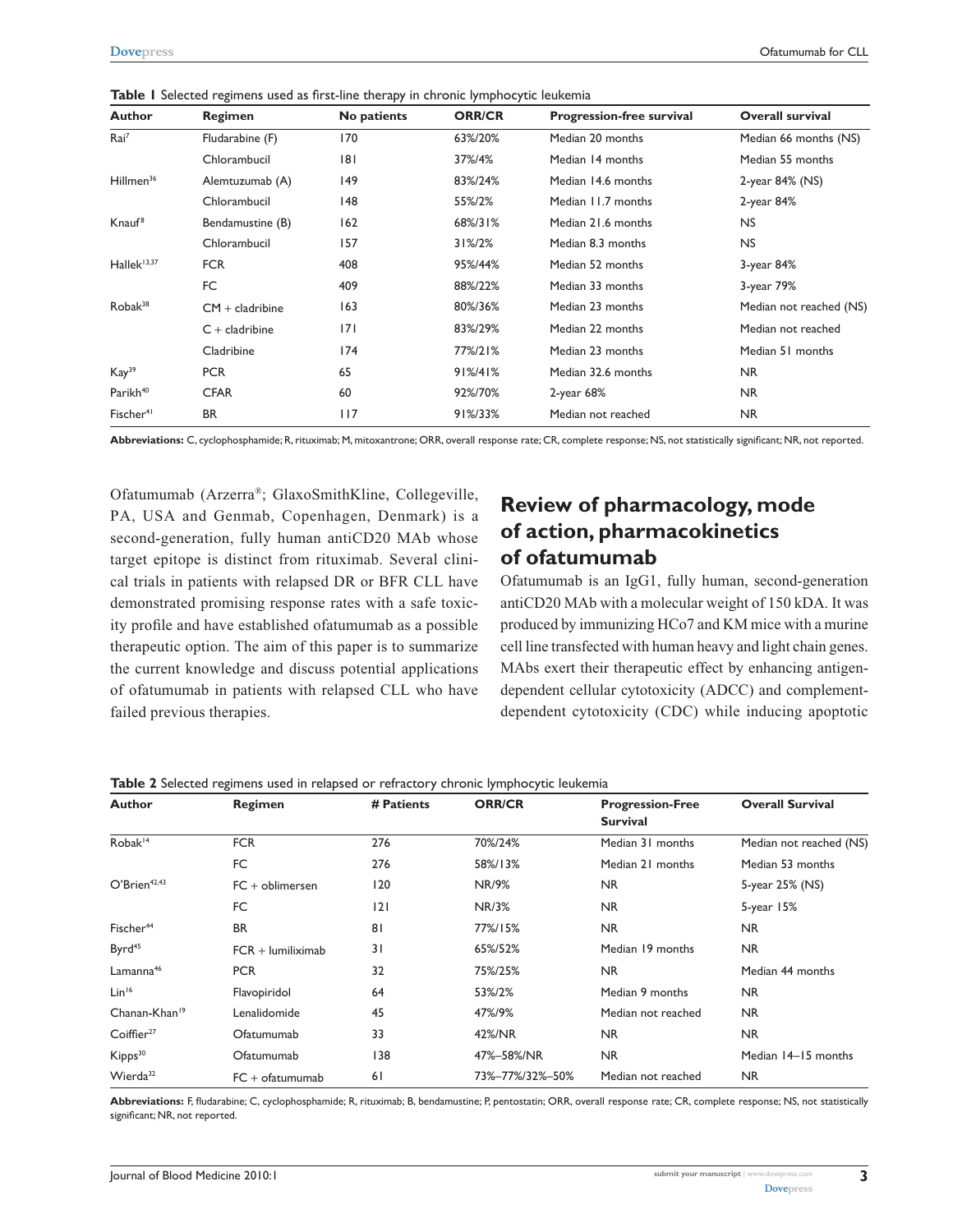pathways within the target cells.<sup>21</sup> Ofatumumab binds to a different epitope on the CD20 molecule than rituximab, which is located on the smaller extracellular loop of CD20 (Figure 1) and then releases very slowly from the target (reduced off-rates).22 These two characteristics are thought to be the etiology of its higher efficacy when compared to rituximab in pre-clinical models.

Teeling and colleagues demonstrated that ofatumumab was able to stimulate cell killing when incubated with plasma alone, therefore confirming its role as a strong CDC inducer. Furthermore, cell killing was blunted after heat-induced complement inactivation. In this same study, the group demonstrated that rituximab mixed with CLL cells with low CD20 expression (Raji) showed no activity, while ofatumumab when exposed to Raji cells demonstrated activity.23

A follow-up study compared the required CD20 concentrations for activity between rituximab and ofatumumab.24 The results of their analysis established that ofatumumab achieved full lysis with CD20 concentrations as low as 4,500 molecules compared with rituximab, which required at least 30,000 molecules to be active. As part of

this study, on- and off-rates of rituximab and ofatumumab were compared. The on-rates were similar with both MAbs but the off-rates were longer with ofatumumab. Finally, when blocking the A170/P172 epitope, the rituximab binding site located in the extracellular domain of the large loop of the CD20 molecule, the effect of ofatumumab was not affected. From these studies, the authors concluded that the ability of ofatumumab to elicit a stronger CDC should be associated to the recognition of a different form of CD20 or the possible binding to a different epitope within the CD20 molecule. Using epitope mapping, ofatumumab showed binding to an epitope located in the extracellular domain of the small loop of CD20.

Beum and colleagues, using a microscopic analysis in which different lymphoma cell lines undergo opsonization with rituximab and ofatumumab, showed that morphologic membranous changes such as 'blebbing' and 'streamers', which are directly associated with complement-induced death, appeared more quickly with ofatumumab-exposed cell lines than with rituximab (114 vs 418 seconds, respectively). Importantly, ofatumumab showed activity against cell lines with high levels of CD55 and CD59, which are complement



**Figure 1** The CD20 molecule structure. Ofatumumab binds to a different epitope (small loop) than rituximab (large loop).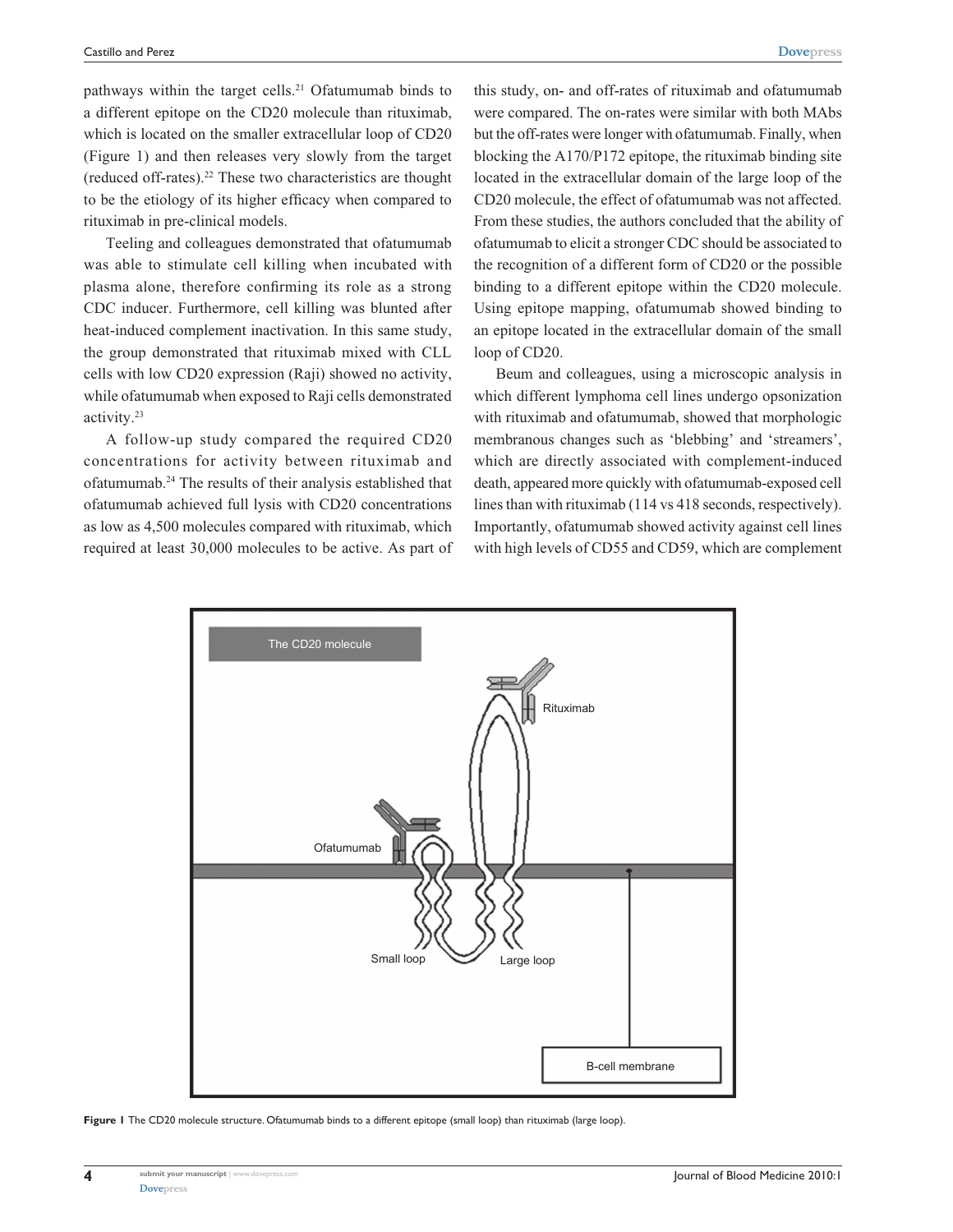Pharmacokinetic studies with ofatumumab were undertaken in lymphoma cell lines, mice and monkeys.<sup>26</sup> Using Daudi cells, CDC was seen at levels of 0.13 µg/mL with a full target saturation achieved at levels of 5 µg/mL; no further increase in CDC was seen with higher doses of ofatumumab. In a xenograft model, control mice developed lymphoma 13 days after injection of Daudi cells while lymphoma developed 3 to 4 weeks later in mice exposed to ofatumumab at a dose of 0.5 mg/kg. Tumor growth was seen when ofatumumab levels were less than 0.4 µg/mL. In *Cynomolgus* monkeys, which have a CD20 molecule very similar to humans, a total B-cell depletion was observed immediately after exposure to ofatumumab with a full recovery of B-cells in 96 to 136 days. The authors concluded that concentrations of 50 µg/dL and 5 to 10 µg/dL were needed to obtain and maintain the effect of ofatumumab in B-cells, respectively.

# **Safety and tolerability of ofatumumab**

A phase I/II trial conducted by Coiffier and colleagues addressed the issue of safety and tolerability of ofatumumab in relapsed or refractory CLL.<sup>27</sup> This trial analyzed 33 patients and divided them into 3 cohorts receiving different doses of ofatumumab; cohort A  $(n = 3)$  received the first infusion of 100 mg and 3 subsequent infusions of 500 mg; cohort B  $(n = 3)$  received a first infusion of 300 mg and 3 subsequent infusions of 1000 mg; and cohort C ( $n = 27$ ) received a first infusion of 500 mg and 3 subsequent infusions of 2000 mg. The large majority of the patients (97%) received all four infusions. The results of the analysis demonstrated that 27 patients reported 246 adverse events of which 7% were grade 3 or 4. Of all the adverse events, 61% were deemed related to treatment, the majority of which were reported on the day of infusion. This toxicity was noted to be similar to rituximab-related infusion reactions in CLL patients. Other notable serious adverse events included infections (51%) consisting of herpes zoster, pneumonia, sinusitis; hematologic toxicity (15%) consisting of neutropenia and hemolytic anemia; angina pectoris (3%); hepatitis (3%); carotid artery stenosis (3%); and interstitial lung disease (3%). Of the serious toxicities (grade 3 and 4) only 5 were considered treatment-related, herpes zoster, neutropenia, interstitial lung disease and hepatitis.

In a phase II collaborative international effort, $28$  similar adverse effects were noted. The most common adverse events were first infusion-related reactions with an incidence of 38% none were related to the administration of therapy. Although a potential concern, there was no evidence of development of human anti-human antibodies against ofatumumab. **Efficacy studies** Phase I/II studies The initial dose-escalation study, Hx-CD20-402, was a phase

to 46%; the incidence of grade 3 events was 3% to 7%. The incidence of infusion-related reactions decreases greatly with subsequent infusions. The most common grade 3 or 4 events were infections (25% to 27%), neutropenia (10% to 12%) and anemia (4% to 8%). Early death occurred in 5 patients but

I/II trial in which 3 doses of ofatumumab were administered to 33 patients with relapsed or refractory CLL.<sup>27</sup> The results at the conclusion of this study demonstrated an overall response rate (ORR) at 19 weeks after therapy of 44%. The ORR per cohort was as follows: Cohort A  $33\%$  (n = 1), cohort B 0% and cohort C 50% (n = 13). From the patients previously treated with rituximab  $(n = 7)$ , alemtuzumab  $(n = 6)$  and or fludarabine  $(n = 20)$ , seven responded to treatment. However, not all responses were sustained and at week 19 only 9 patients (27%) had sustained responses. When response was analyzed by hematologic parameters: 6/7 anemic patients showed improvement (1 cohort B and 5 cohort C); 8/9 had improvement with thrombocytopenia; bone marrow evaluation: 11 in cohort C, of which 8 who demonstrated response to treatment the median percentage of marrow lymphocytes decreased from 78% to 50% after treatment and 3 patients had less than 30%; and on analysis of the malignant population of CD5+/CD19+ B-cells in the periphery in cohort C, there was a median 55% reduction observed after the first infusion; after the fourth infusion the percentage reduction from baseline was 97% (range 15% to 100%) and sustained until week 24.

A second study, Hx-CD20-406, is an international multicenter phase II study that is currently ongoing but data from the planned 12-month interim analysis have been released.<sup>28-30</sup> Ofatumumab was used in 59 patients with refractory DR and 79 patients with BFR CLL. In this study, patients received 8 weekly infusions of ofatumumab followed by 4 monthly infusions (Dose 1, 300 mg; Doses 2–12, 2000 mg); 54% of the patients received all 12 infusions and 90% received 8 infusions. The median prior therapy exposure was 5 (DR) and 4 regimens (BFR), with a prior rituximab exposure of 59% (DR) and 43% (BFR). The final results published included an ORR of 58% (n = 34) for the DR group and 47% (n = 30) for the BFR group. The median time until next CLL treatment was 8 to 9 months and the median OS was about 15.4 months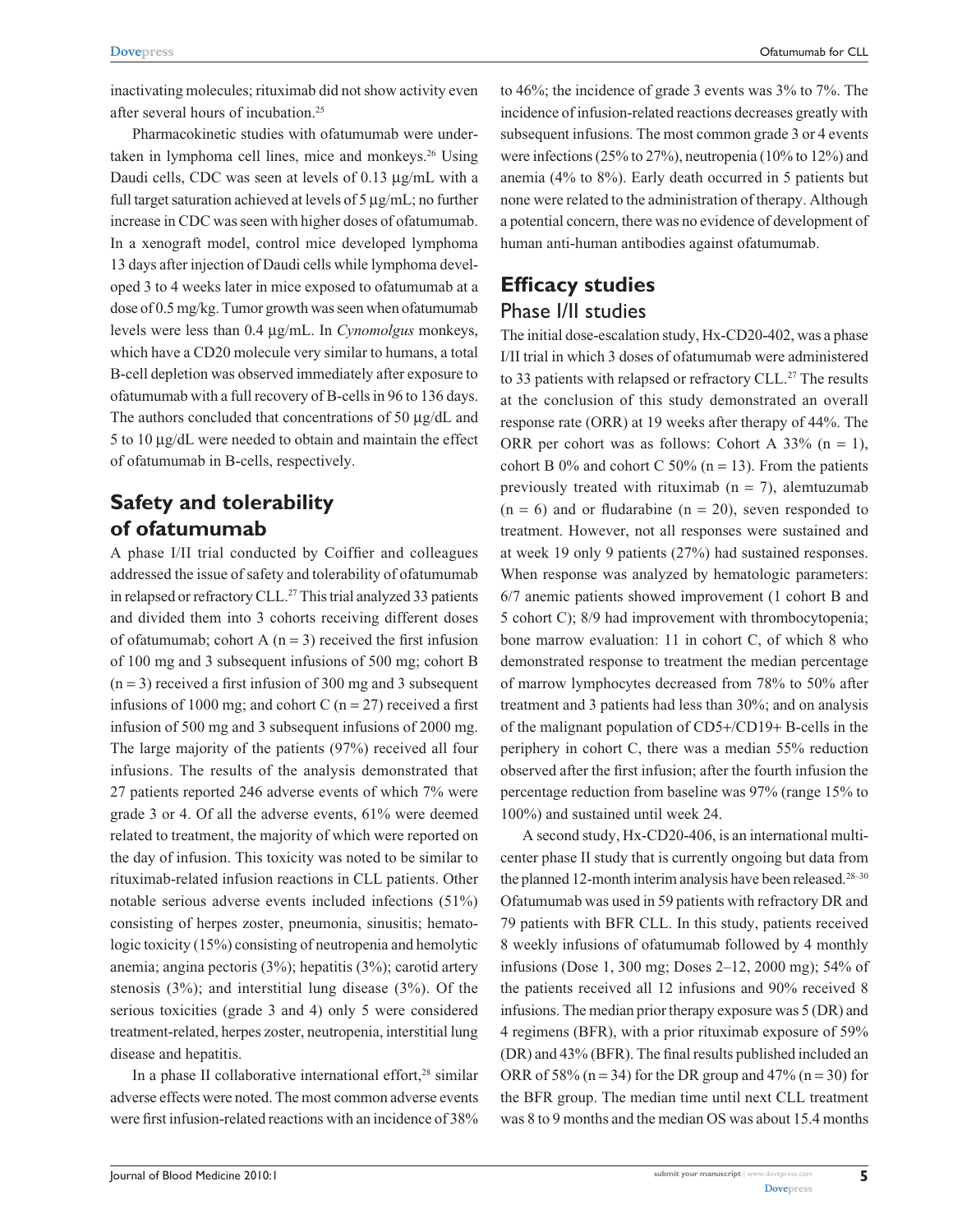for the DR group and 13.7 months for the BFR group. At the landmark analysis at week 12, a clinical response significantly correlated with longer survival for both DR and BFR groups. Additionally, in patients not achieving a formal response by National Cancer Institute-sponsored Working Group (NCI-WG) criteria, clinical benefit was observed with resolution of symptoms and improvement in thrombocytopenia and anemia. Interestingly, similar response rates were observed in CLL patients with or without prior exposure to rituximab.

Ongoing phase II trials include a re-treatment and maintenance with ofatumumab for patients who have progressed after an initial response to ofatumumab (NCT00802737) and the combination of ofatumumab with fludarabine and cyclophosphamide in previously untreated CLL patients  $(NCT00410163);$ <sup>31</sup> the latter is a randomized phase II trial comparing 2 doses of ofatumumab, 500 mg and 1000 mg, given in combination with fludarabine and cyclophosphamide. These combinations have shown great activity with ORR of 77% and 73% and CR rates of 32% and 50% for the 500-mg and 1000-mg arms, respectively.<sup>32</sup> Planned phase II studies include the combination of ofatumumab and bendamustine (NCT01010568) and the combination of ofatumumab and lenalidomide (NCT01002755) in previously treated CLL patients.31

### Phase III studies

Two randomized controlled trials are ongoing.31 Chlorambucil with or without ofatumumab is being evaluated in untreated patients with CLL (COMPLEMENT 1; NCT00748189). Enrollment started in December 2008 with an estimated goal study population of 444 patients. The second study will evaluate the combination of fludarabine and cyclophosphamide with or without ofatumumab in previously treated CLL patients (NCT00824265). Enrollment started in March 2009 and aims to prospectively enroll 352 patients.

### **Patient perspectives**

On October 26, 2009 the FDA announced the approval of ofatumumab for its use in patients with refractory or relapsed CLL that have failed fludarabine and alemtuzumab-based regimens.33 Since ofatumumab has a benign side effect profile along with lower rates of infusion-related reactions and faster infusions than rituximab, good compliance and higher patient satisfaction rates are expected.

# **Conclusions**

As CLL remains an incurable disease with the current treatment options, the pursuit of newer drugs and combination

regimens is warranted. The goal of our therapy in CLL should be focused on obtaining durable responses and prolonging survival while improving or, at least, not affecting the quality of life of the patients. Clinicians have at hand a myriad of different available therapies and the rational use of these could be a challenge and needs careful consideration and analysis. The available therapies for CLL will give evidencebased hematologists and oncologists the opportunity to put into practice what we call the art of medicine.

With an improved understanding of the biology of cancer, multiple pathways are being discovered, evaluated and targeted with drugs struggling to be tried in well-planned studies. Unfortunately, only a handful of these regimens will be valued enough to get into large randomized trials. The CD20 molecule has arisen as an almost perfect target since it is well anchored to the B-cell membrane and does not undergo shedding or internalization. Furthermore, CD20 is expressed only in B-cells giving anti-CD20 MAbs a specificity rarely seen with other drugs, representing the goal of the so-called targeted therapy. Not without surprise, several anti-CD20 MAbs continue undergoing clinical development. Few examples include veltuzumab (IMMU-106), which is a humanized anti-CD20 MAb under development by Immunomedics Inc., and afutuzumab (GA-101), a third-generation anti-CD20 MAb with increased ADCC activity, currently under development by Genentech and Biogen Idec Inc. These drugs are undergoing phase I/II trials and have shown to be both safe and efficacious in patients with lymphoproliferative disorders.<sup>34,35</sup>

Ofatumumab, a second-generation anti-CD20 MAb, has emerged as a therapeutic option in patients with CLL. Several clinical trials have shown efficacy in frontline and relapsed settings, even after rituximab-containing regimens. Most importantly, responses and clinical improvements have been seen in patients with disease resistant to fludarabine and alemtuzumab and patients with bulky lymphadenopathy. It is worth emphasizing that these effects have been seen with ofatumumab administered as a single agent. The recent approval of ofatumumab for the treatment of CLL patients who have failed fludarabine- and alemtuzumab-containing regimens emphasizes its use as a third- or fourth-line therapy.

However, ofatumumab has a great potential for further development. An ongoing trial is evaluating the addition of ofatumumab to chlorambucil in untreated CLL patients and a second trial is studying its combination with fludarabine and cyclophosphamide in previously treated CLL patients. It is likely that, if these trials show positive results, ofatumumab will obtain approval at earlier stages of therapy. If the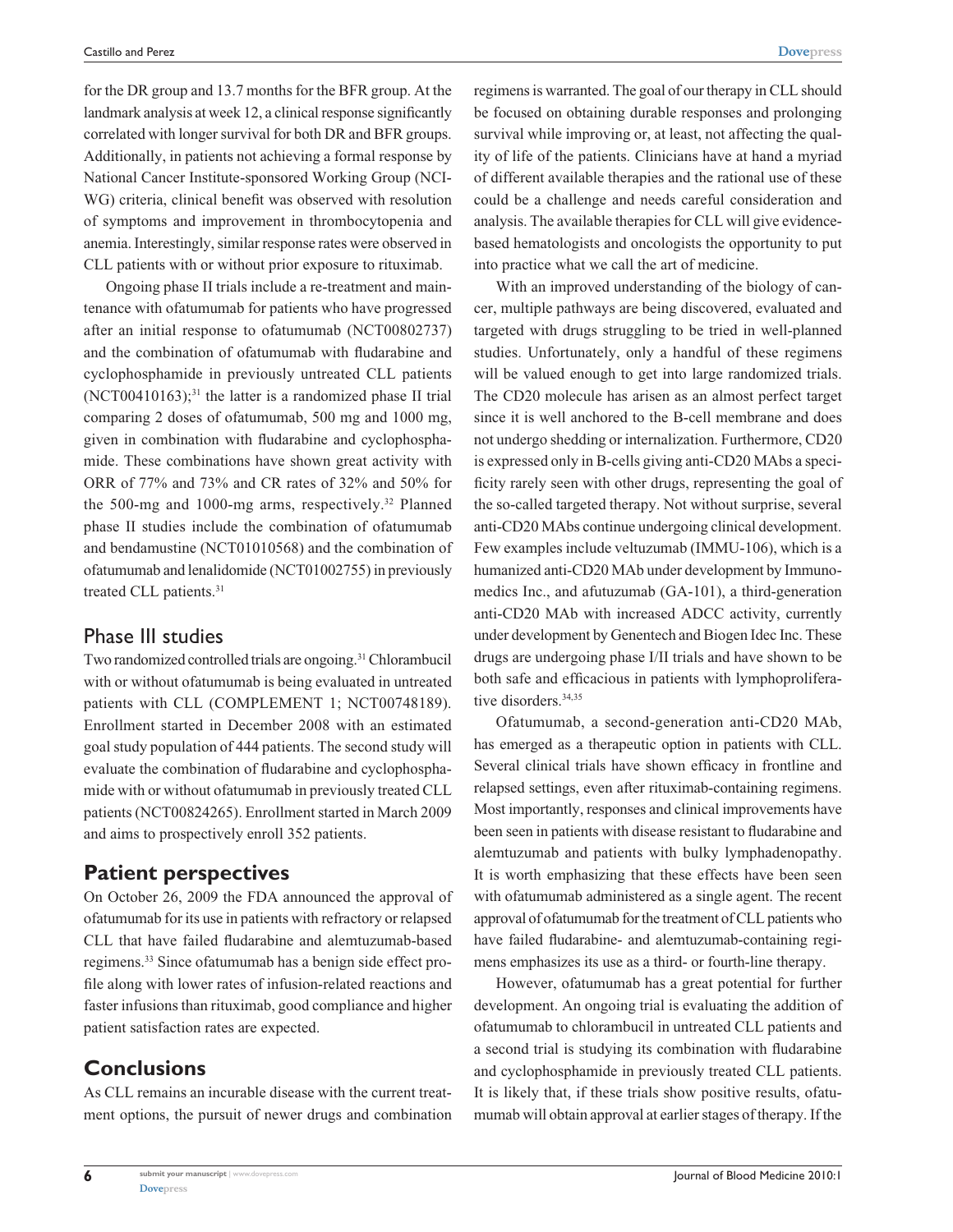pre-clinical characteristics of ofatumumab such as stronger CDC and reduced off-rates will translate into a superior response or survival rates than rituximab is unclear at the moment and will need to be addressed in carefully designed comparative trials. Practitioners have used rituximab for several years with a high level of comfort; hence, it will be difficult to replace it unless the new therapy is associated with a better efficacy rate and safer toxicity profile. So far, infusion-related reactions seemed to occur less frequently with ofatumumab, and given its fully human structure it should be less immunogenic, allowing for faster intravenous infusions. Interesting concepts such as re-treatment and maintenance therapy with ofatumumab are under investigation; appropriately large study populations and long follow-up time are necessary in order to guarantee reliable conclusions.

Several agents targeting novel pathways are undergoing clinical development in patients with CLL. These will make available to us, the practitioners, potential combinations that hopefully will translate, if not into a cure, into better, more durable responses and longer survival times. Personalization of therapy seems inevitable for patients with CLL, most of which will experience a protracted clinical course and survival measured in several years. Therefore, the careful tailoring of our therapies should allow us to obtain such responses without affecting the quality of life of our patients.

In summary, ofatumumab, thus far, has demonstrated promising potential as a therapeutic option in relapsed CLL, even in patients who have already failed the most effective available therapies. Careful design, execution and analysis of prospective studies will be necessary to further refine and define the role of ofatumumab in standard clinical care in patients with CLL.

## **Disclosures**

The authors have no conflicts of interest to disclose.

## **References**

- 1. Jemal A, Siegel R, Ward E, et al. Cancer statistics. *CA Cancer J Clin*. 2009;59(4):225–249.
- 2. Hallek M, Cheson BD, Catovsky D, et al. Guidelines for the diagnosis and treatment of chronic lymphocytic leukemia: a report from the International Workshop on Chronic Lymphocytic Leukemia updating the National Cancer Institute-Working Group 1996 guidelines. *Blood*. 2008;111(12):5446–5456.
- 3. Van Bockstaele F, Verhasselt B, Philippe J. Prognostic markers in chronic lymphocytic leukemia: a comprehensive review. *Blood Rev*. 2009;23(1):25–47.
- 4. Rawstron AC, Bennett FL, O'Connor SJ, et al. Monoclonal B-cell lymphocytosis and chronic lymphocytic leukemia. *N Engl J Med*. 2008;359(6):575–583.
- 5. Grever MR, Lucas DM, Dewald GW, et al. Comprehensive assessment of genetic and molecular features predicting outcome in patients with chronic lymphocytic leukemia: results from the US Intergroup Phase III Trial E2997. *J Clin Oncol*. 2007;25(7):799–804.
- 6. Eichhorst BF, Busch R, Stilgenbauer S, et al. First-line therapy with fludarabine compared with chlorambucil does not result in a major benefit for elderly patients with advanced chronic lymphocytic leukemia. *Blood*. 2009;114(16):3382–3391.
- 7. Rai KR, Peterson BL, Appelbaum FR, et al. Fludarabine compared with chlorambucil as primary therapy for chronic lymphocytic leukemia. *N Engl J Med*. 2000;343(24):1750–1757.
- 8. Knauf WU, Lissichkov T, Aldaoud A, et al. Phase III randomized study of bendamustine compared with chlorambucil in previously untreated patients with chronic lymphocytic leukemia. *J Clin Oncol*. 2009;27(26):4378–4384.
- 9. Stilgenbauer S, Dohner H. Campath-1H-induced complete remission of chronic lymphocytic leukemia despite p53 gene mutation and resistance to chemotherapy. *N Engl J Med*. 2002;347(6):452–453.
- 10. Lozanski G, Heerema NA, Flinn IW, et al. Alemtuzumab is an effective therapy for chronic lymphocytic leukemia with p53 mutations and deletions. *Blood*. 2004;103(9):3278–3281.
- 11. Moreton P, Kennedy B, Lucas G, et al. Eradication of minimal residual disease in B-cell chronic lymphocytic leukemia after alemtuzumab therapy is associated with prolonged survival. *J Clin Oncol*. 2005;23(13):2971–2979.
- 12. Keating MJ, Flinn I, Jain V, et al. Therapeutic role of alemtuzumab (Campath-1H) in patients who have failed fludarabine: results of a large international study. *Blood*. 2002;99(10):3554–3561.
- 13. Hallek M, Fingerle-Rowson G, Fink AM, et al. Immunochemotherapy with fludarabine (F), cyclophosphamide (C), and rituximab (R) (FCR) versus fludarabine and cyclophosphamide (FC) improves response rates and progression-free survival (PFS) of previously untreated patients (pts) with advanced chronic lymphocytic leukemia (CLL). *Blood* (ASH Annual Meeting Abstracts). 2008;112(11): Abstract 325.
- 14. Robak T, Moiseev SI, Dmoszynska A, et al. Rituximab, fludarabine, and cyclophosphamide (R-FC) prolongs progression free survival in relapsed or refractory chronic lymphocytic leukemia (CLL) compared with FC Alone: final results from the international randomized phase III REACH Trial. *Blood* (ASH Annual Meeting Abstracts) 2008; 112(11):lba-1.
- 15. Byrd JC, Shinn C, Waselenko JK, et al. Flavopiridol induces apoptosis in chronic lymphocytic leukemia cells via activation of caspase-3 without evidence of bcl-2 modulation or dependence on functional p53. *Blood*. 1998;92(10):3804–3816.
- 16. Lin TS, Ruppert AS, Johnson AJ, et al. Phase II study of flavopiridol in relapsed chronic lymphocytic leukemia demonstrating high response rates in genetically high-risk disease. *J Clin Oncol*. 2009;27(35):6012–6018.
- 17. Wu L, Adams M, Carter T, et al. lenalidomide enhances natural killer cell and monocyte-mediated antibody-dependent cellular cytotoxicity of rituximab-treated CD20+ tumor cells. *Clin Cancer Res*. 2008;14(14):4650–4657.
- 18. Mitsiades CS, Mitsiades N. CC-5013 (Celgene). *Curr Opin Investig Drugs*. 2004;5(6):635–647.
- 19. Chanan-Khan A, Miller KC, Musial L, et al. Clinical efficacy of lenalidomide in patients with relapsed or refractory chronic lymphocytic leukemia: results of a phase II study. *J Clin Oncol*. 2006;24(34): 5343–5349.
- 20. Tam CS, O'Brien S, Lerner S, et al. The natural history of fludarabinerefractory chronic lymphocytic leukemia patients who fail alemtuzumab or have bulky lymphadenopathy. *Leuk Lymphoma*. 2007;48(10): 1931–1939.
- 21. Castillo J, Winer E, Quesenberry P. Newer monoclonal antibodies for hematological malignancies. *Exp Hematol*. 2008;36(7):755–768.
- 22. Castillo J, Milani C, Mendez-Allwood D. Ofatumumab, a secondgeneration anti-CD20 monoclonal antibody, for the treatment of lymphoproliferative and autoimmune disorders. *Expert Opin Investig Drugs*. 2009;18(4):491–500.